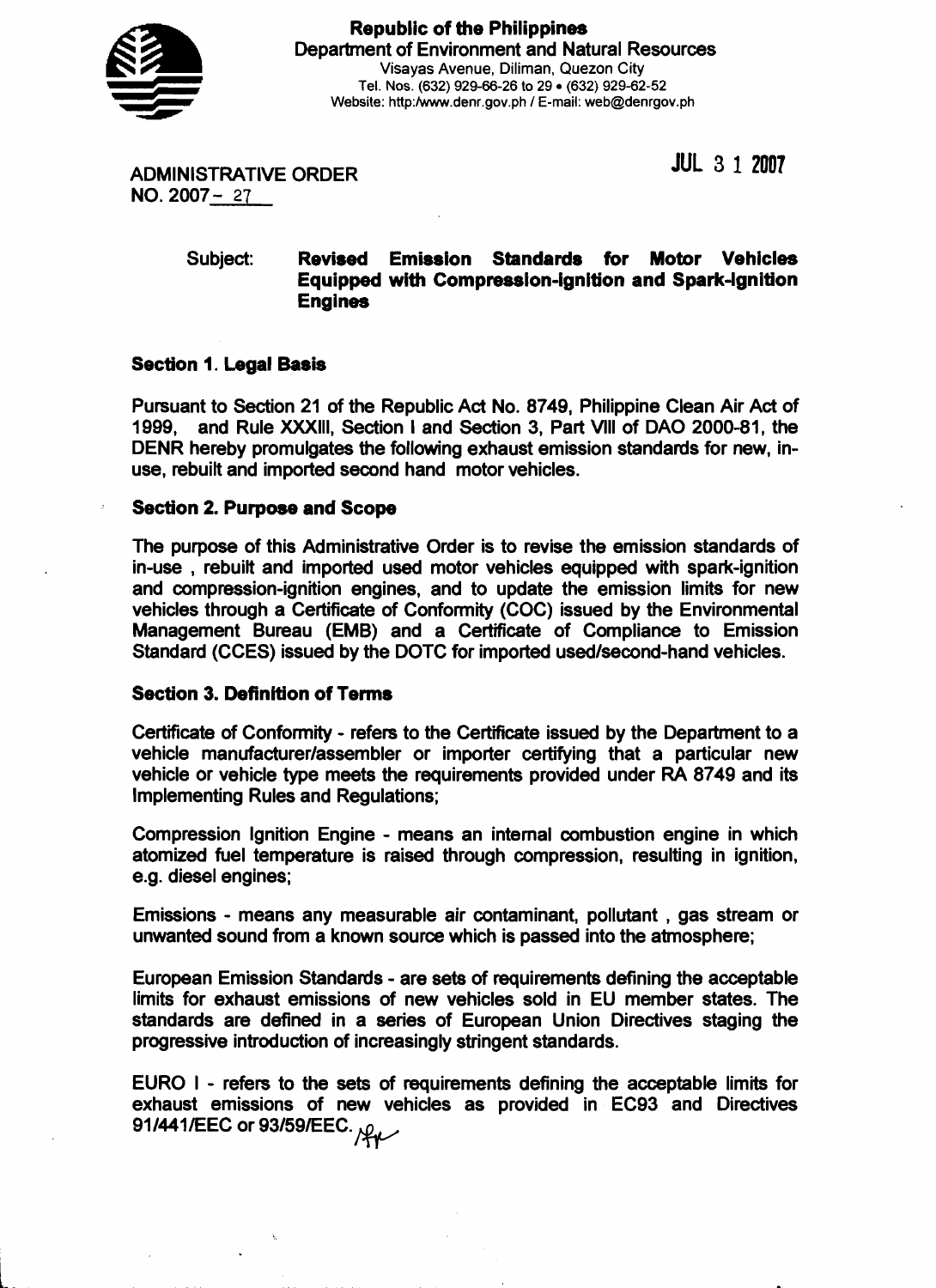EURO 2 - refers to the set **of** requirements defining the acceptable limits for exhaust emissions of new vehicles as provided in EC96 and Directives 94112lEC or 96169lEC.

Imported Used/Second-Hand Vehicle - means any imported used or secondhand motor vehicle allowed by law .

In-Use Vehicle - means any motor vehicle duly registered with the LTO;

Light Duty Vehicles - are motor vehicles whose gross vehicle weight is equal to or less than 3,500 kgs, in accordance with the definition contained in Philippine National Standards (PNS) 1891. This also refers to "Light Commercial Vehicles";

MediumIHeavy Duty Vehicles - refers to motor vehicles whose gross vehicle weight is greater than 3,500 kgs, in accordance with the definition contained in PNS 1891;

Motor Vehicle - means any vehicle propelled by a gasoline or diesel engine or by any means other than human or animal power constructed and operated principally for the conveyance **of** persons or **the**transportation of goods;

Motor Vehicle Registration - refers to the official recording of a motor vehicle by the Land Transportation Office (LTO) subject to the conformance of the vehicle to the safety and emission standards provided under Section 21 of the Act, including the pre-valuation of the documents/requirements pursuant to Sedion 5 of Republic Act No. 4136, as amended, othewise known as the Land Transportation Code;

New Motor Vehicle - means a vehicle constructed entirely from new parts that has never been sold or registered with the DOTC or with the appropriate agency or authority, and operated on the highways of the Philippines, any foreign state or country;

Passenger Car - refers to a four-wheeled motor vehicle used for the carriage of not **more** than six passengers **inchding the driver and having a gross vehicle**  mass not exceeding 2,500 kgs in accordance with the definition contained in PNS 1891;

Rebuilt Vehicles - refers to locally assembled vehicles using new or used engine, major parts or components;

Spark Ignition Engine - means an internal combustion engine in which the air/fuel mixture is ignited by a spark plug, e.g., a gasoline engine;

Type Approval - refers to the Official ratification of the compliance of a vehicle type with applicable national or international regulations;

Vehicle Type - means a category of power driven vehicles which do not differ in such essentials as reference mass or weight, engine type, number of cylinders, body configuration, manner of transmission, fuel used and similar characteristics.  $+4w$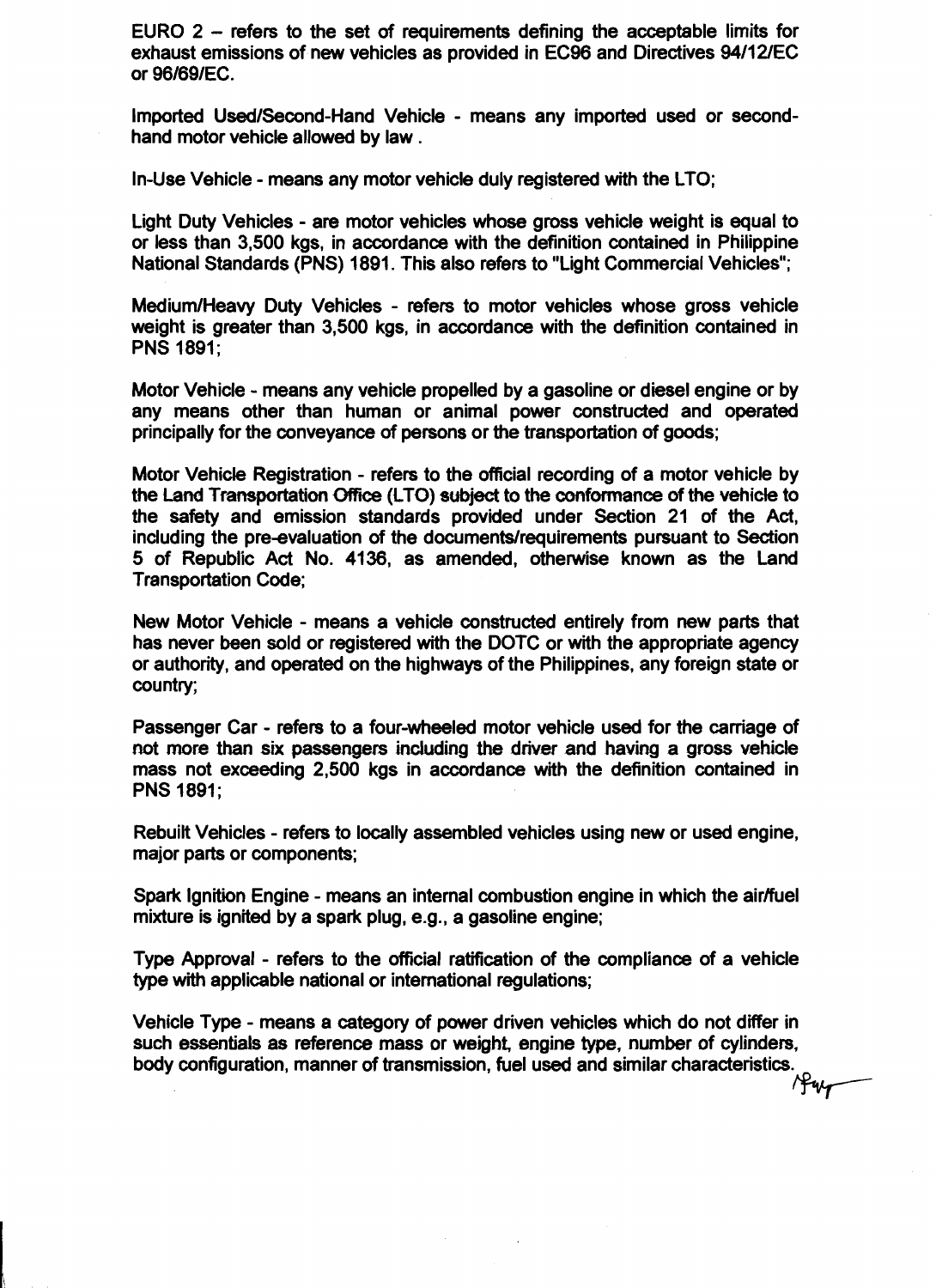# **Section 4. Emission Limits for Type Approval of New Motor Vehicles**

As a condition to issuance of the Certificate of Conformity (COC), all new motor vehicle **types** to be introduced in the market beginning January 01, 2008 shall comply with the EURO 2 Emission Limits as indicated under Table 1; Provided, however, that the Department can issue a COC under Euro 2 for the compliant new motor vehicle type to **be** introduced in **the** market upon effedivlty of this Order.

| Table 1                                                               |  |  |  |  |
|-----------------------------------------------------------------------|--|--|--|--|
| Type Approval Emission Limits for Passenger/Light Commercial Vehicles |  |  |  |  |
| (Directive 96/69/EC)                                                  |  |  |  |  |

| <b>PHOVATO PULVULLY</b><br><b>Type of Engine</b> | <b>Class of vehicle</b>                    | $\overline{co}$ | $HC + NOx$  | <b>PM</b>    |
|--------------------------------------------------|--------------------------------------------|-----------------|-------------|--------------|
|                                                  |                                            | (g/km)          | (g/km)      | (g/km)       |
| <b>Spark-ignition</b>                            | Category M1                                |                 |             |              |
|                                                  | Passenger<br>(Light                        | 2.2             | 0.50        |              |
|                                                  | Vehicles) ( $\leq$ 2,500 kg)               |                 |             |              |
| Spark-ignition                                   | Category N1                                |                 |             |              |
|                                                  | Commercial<br>(Light                       | 2.2             | 0.50        |              |
|                                                  | <b>Vehicles)</b>                           |                 |             |              |
|                                                  | Class 1 (< 1,305 kg)                       |                 |             |              |
|                                                  | Category N1<br>( Light Commercial          | 4.0             | 0.65        |              |
|                                                  | Vehicles)                                  |                 |             |              |
|                                                  | Class II(1305-1760 kg)                     |                 |             |              |
|                                                  | Category N1                                |                 |             |              |
|                                                  | ( Light Commercial                         | 5.0             | 0.80        |              |
|                                                  | Vehicles)<br>Class III                     |                 |             |              |
|                                                  | ( > 1760 kg )                              |                 |             |              |
| Compression-                                     | Category M1                                |                 |             |              |
| ignition                                         | (Light<br>Passenger                        |                 |             |              |
|                                                  | <b>Vehicles)</b>                           |                 |             |              |
|                                                  | $( \leq 2,500 \text{ kg})$                 | 1.0             | 0.70        | 0.08         |
|                                                  | Euro 2, 1D1                                | 1.0             | 0.90        | 0.10         |
|                                                  | Euro 2, DI                                 |                 |             |              |
|                                                  | <b>Category N1</b><br>Commercial<br>(Light |                 |             |              |
|                                                  | Vehicles)                                  |                 |             |              |
|                                                  | Class 1                                    |                 |             |              |
|                                                  | $(51,305 \text{ kg})$                      |                 |             |              |
|                                                  | Euro 2, IDI                                | 1.0             | 0.70        | 0.08         |
|                                                  | Euro 2, DI<br>Category N1                  | 1.0             | 0.90        | 0.10         |
|                                                  | Commercial<br>(Light                       |                 |             |              |
|                                                  | Vehicles)                                  |                 |             |              |
|                                                  | <b>Class II</b>                            |                 |             |              |
|                                                  | $(1,305 - 1,760$ kg)                       |                 |             |              |
|                                                  | Euro 2. IDI                                | 1.25            | 1.0<br>1.30 | 0.12<br>0.14 |
|                                                  | Euro 2, DI<br><b>Category N1</b>           | 1.25            |             |              |
|                                                  | (Light Commercial                          |                 |             |              |
|                                                  | Vehicles)                                  |                 |             |              |
|                                                  | Class III ( > 1760)                        |                 |             |              |
|                                                  | Euro 2, 1D1                                | 1.5             | 1.20        | 0.17         |
|                                                  | Euro 2, DI                                 | 1.5             | 1.60        | 0.20         |

 $\mathcal{R}_{\bm{\mathcal{V}}}$ 

 $\ddot{\phantom{a}}$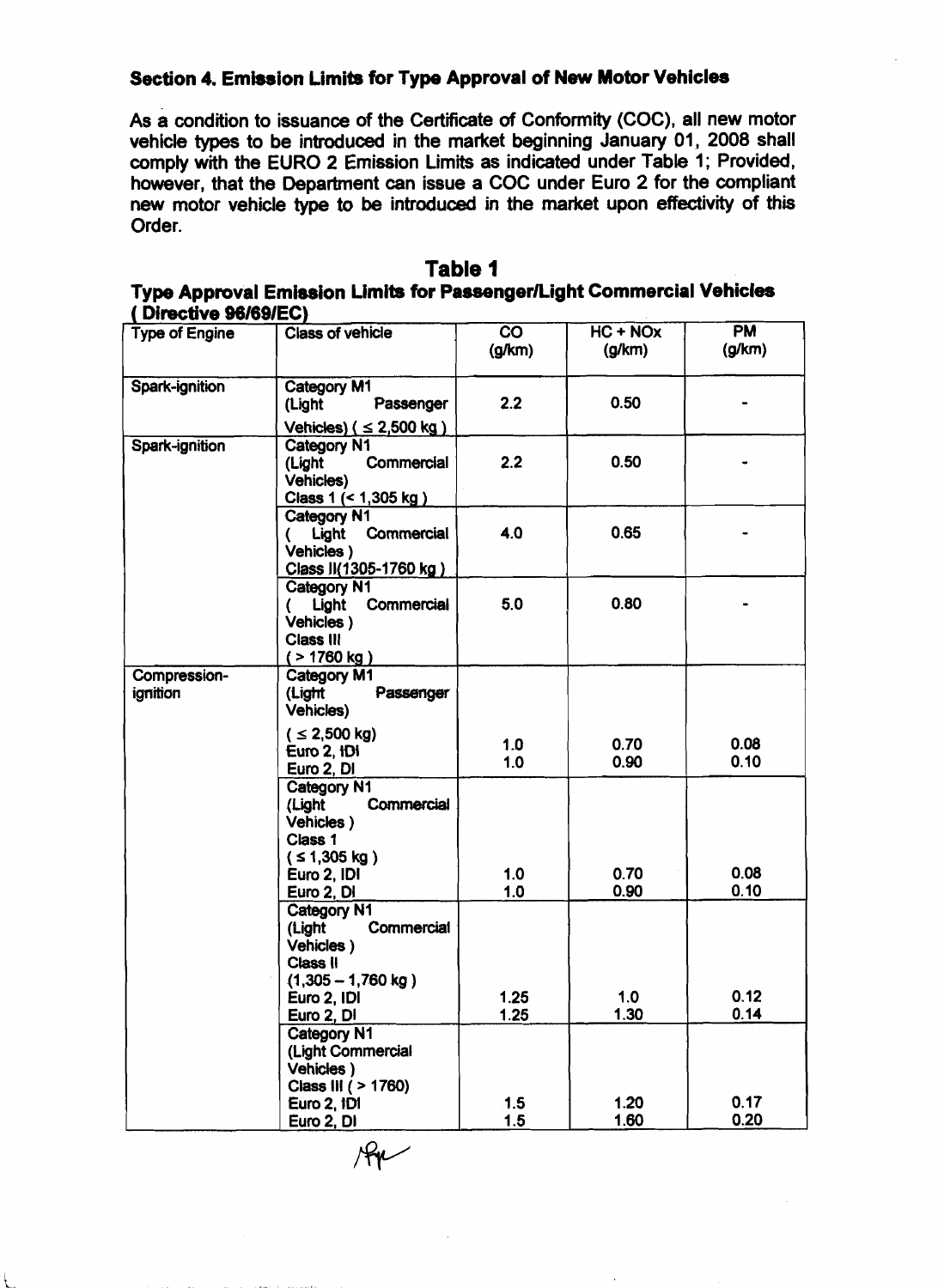## **Table 2**

| Type of engine           | Class of<br>Vehicle                  | CO<br>(g/kWh) | HC<br>(g/kWh) | <b>NO<sub>x</sub></b><br>(g/kWh) | <b>PM</b><br>(g/kWh)                                                                                                                           |
|--------------------------|--------------------------------------|---------------|---------------|----------------------------------|------------------------------------------------------------------------------------------------------------------------------------------------|
| Compression-<br>ignition | <b>Heavy Duty</b><br><b>Vehicles</b> | 4.0           | $-1.10$       | 7.0                              | 0.15                                                                                                                                           |
|                          |                                      |               |               |                                  | less than 700<br>cc per cylinder<br>and with a rated<br>power speed<br>greater than<br>3000 RPM may<br>comply with a<br>limit of 0.25<br>g/kWh |

# **Emission Limits for Heavy Duty Vehicle Type Approval**  ( **Directive 88RllEEC)**

## **Section 6. Test Procedure to Determine Exhaust Emissions**

The primary test procedures for determining compliance with the above emission standards shall be:

- a) For light-duty vehicles, the emission test procedures specified in European - **LJnion Diredive QB/B9/EC and;**
- b) For heavy-duty engines, the 13-mode test procedure specified in European Community Directive**88ff**7lEEC.

## **Section 6. Emission Standards for In-Use Motor Vehicles**

All in-use motor vehicles registered for the first time on dates indicated below shall comply with the following emission standards:

### **Table 3**

## **Emission Standard8 for Vehicles with Spark-Ignition Engines (Gasoline)\* Except motorcycles**

| <b>Vehicle Registration</b>                                                             | CO<br>(% by Volume) | НC<br>(ppm as Hexane) |
|-----------------------------------------------------------------------------------------|---------------------|-----------------------|
| Registered for the first time after December 31,<br>2007                                | 0.5                 | 250                   |
| Registered for the first time on or after January<br>1, 2003 but before January 1, 2008 | 3.5                 | 600                   |
| Registered for the first time on or before<br>December 31, 2002                         | 4.5                 | 800                   |
| "at idle                                                                                |                     |                       |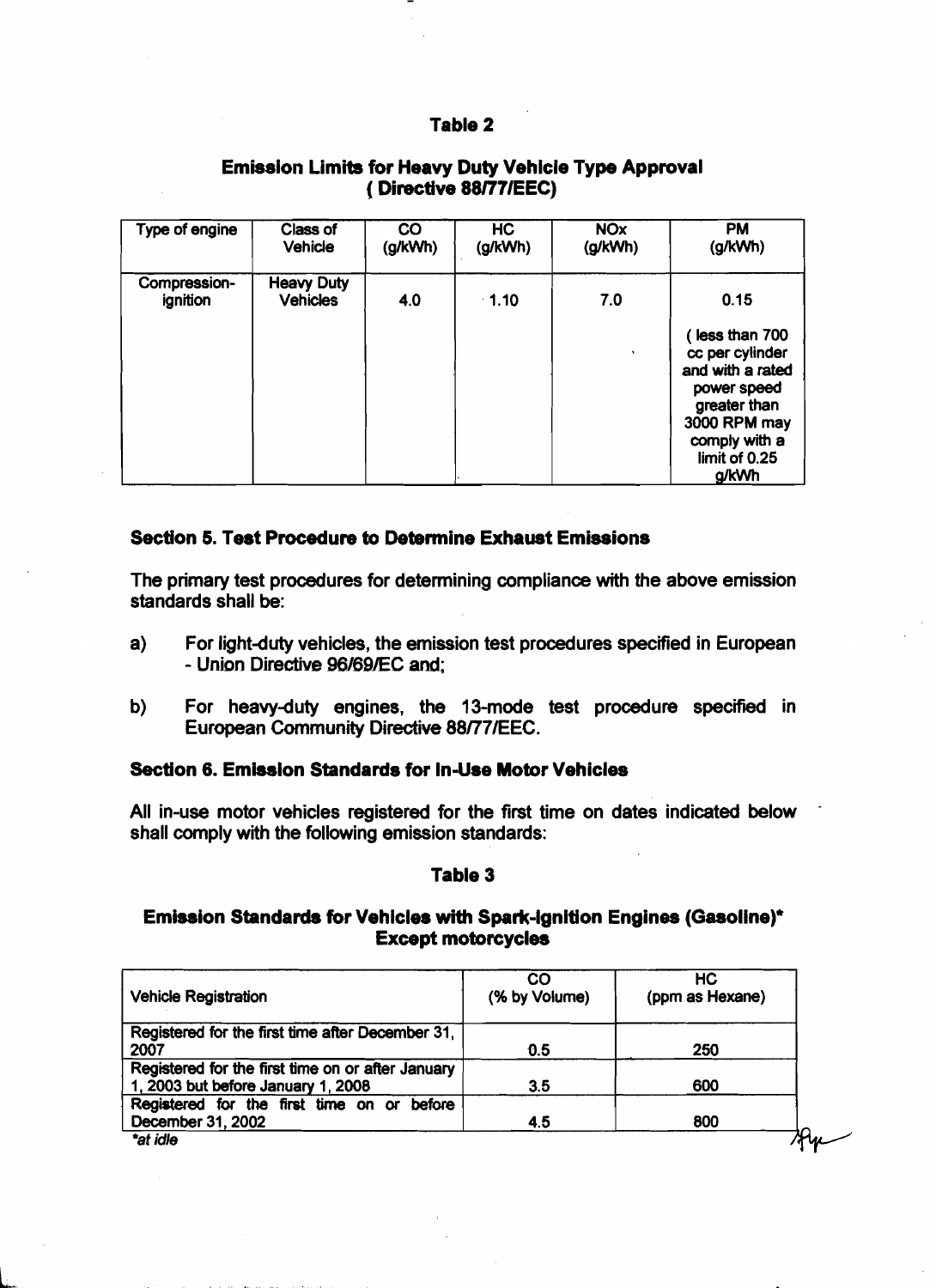### **Table 4**

### **Emission Standards for Vehicles with Compression-Ignition Engines (Diesel)\***

( **light absorptioncoefficient** ,**m-'** ),**<sup>k</sup>**

| <b>Vehicle Registration</b>                                                             | Light absorption coefficient, m <sup>-1</sup> , k                |  |  |
|-----------------------------------------------------------------------------------------|------------------------------------------------------------------|--|--|
| Registered for the first time after December 31,<br>2007                                | 2.0                                                              |  |  |
| Registered for the first time on or after January<br>1, 2003 but before January 1, 2008 | 2.5                                                              |  |  |
| Registered for the first time on or before<br>December 31, 2002                         | 2.5<br>3.5 (turbocharged)<br>4.5 (1,000m increased in elevation) |  |  |

**using the free acceleration test** 

## **Section 7. Emission Standardsfor Rebuiltand Imported Used Vehicles\***

No rebuilt or second hand-completely built-up (CBU) imported into the country or pre-registered vehicles retrofitted with second hand engines shall be allowed registration or renewal of registration without valid Certificate of Compliance to Emission Standard (CCES) issued by the DOTC.

As a requirement for the issuance of a CCES by DOTC for imported second hand vehicles, a Certificate of Emission Compliance duly authenticated by the Philippine Emhssy/Consutate from **the country of** origin shdl **be vatid d**  sufficient. The DOTC may however, seek verification through actual testing in the Motor Vehicle Inspection Station (MVIS).

In the case of locally rebuilt vehicles, a CCES issued by the DOTC on the basis of an inspection by the DOTC Vehicle Type Approval System, if available, or initially by LTO MVIS, is required.

#### **Table 5 Emission Standards for Rebuilt and imported Used Vehicles\***

| <b>Vehicle Registration</b>                                 | CO"<br>(% by Volume) | HC"<br>(ppm as Hexane) | Light absorption<br>coefficient, m <sup>-1</sup> , k<br>(turbo charged) <sup>p</sup> |
|-------------------------------------------------------------|----------------------|------------------------|--------------------------------------------------------------------------------------|
| Registered for the first<br>time after December 31,<br>2007 | 0.5                  | 250                    | 2.0                                                                                  |

**a**-for spark-ignition (gasoline) motor vehicles

**b** - for compression-ignition (diesel) motor vehicles

**Figure in brackets relate to turbocharged vehicles** 

## Section 8. Test Procedures for Measurement of Exhaust Emissions of In-**Use Motor Vehicles**

The emission test procedures for registered in-use motor vehicles equipped with compression-ignition and spark ignition engines as prescribed in Annexes B and C of DAO 2000-81 shall be used in the determination of k value, CO and HC respectively.

#### **Section 9. Valldity of Certificata of Conformity (COC)**

For purposes of vehicle registration, all COCs issued under EURO I type approval shall be valid until December 31, 2009; Aw